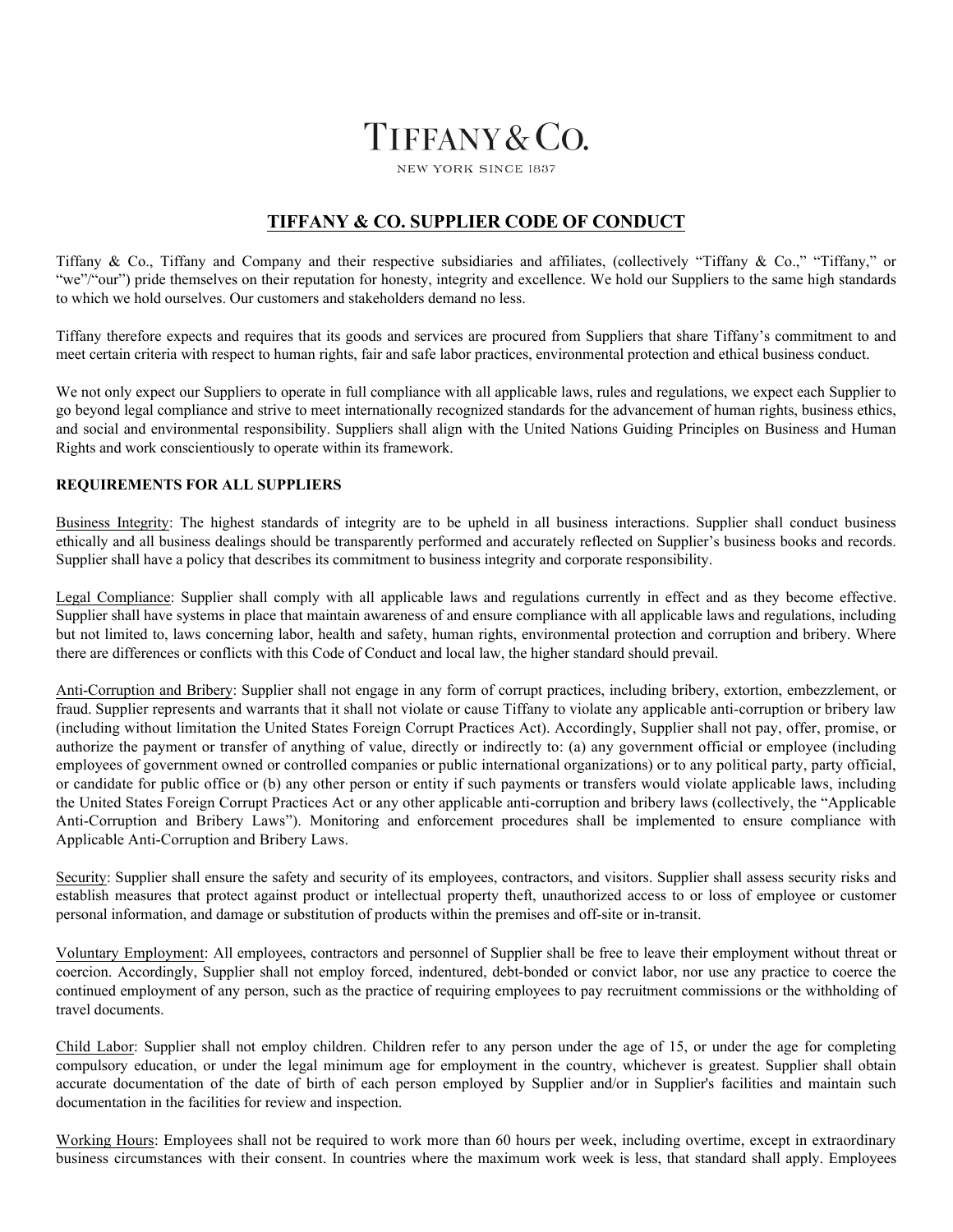shall receive at least one day off after working six consecutive days.

Wages and Benefits: At a minimum, Supplier shall pay wages and overtime pay as required by applicable laws. Supplier shall provide their workers with understandable wage statements for each pay period, which statements will disclose days or hours worked, the wage or piece rate applicable, and the nature of any deductions taken from pay.

Fair and Equal Treatment: Supplier shall not use corporal punishment, threats of violence or other forms of mental or physical coercion. Sexual harassment of workers will not be engaged in or permitted and workers will not be discriminated against on grounds of race, religion, age, national origin, sexual orientation, gender, disability, or any other applicable prohibited grounds unrelated to the ability of the worker to perform his or her job.

Freedom of Association: Where permitted by law, Supplier shall recognize and respect the right of employees to freedom of association and collective bargaining. In all events, workers shall be free to express legitimate grievances and concerns to Supplier management without fear of retribution or punishment.

Homework: Supplier agrees that all work to be performed for Tiffany shall be completed in Supplier's facility or other Tiffanyauthorized location. Supplier shall ensure that workers not perform such work in any facility or location not authorized by Tiffany.

Subcontracting: No work or portion of the work on any Tiffany goods or services may be subcontracted without the prior express written permission of Tiffany and the subcontractor's acknowledgement of and adherence with this Code.

Health and Safety: Supplier shall provide a safe and healthy work environment and fully comply with all applicable safety laws, regulations and industry standards. Supplier shall regularly assess the workplace for hazards and implement appropriate programs and engineering controls to minimize the risks of work related accidents. These risk assessments shall consider hazards associated with Supplier's activities and products which may include, but not be limited to, where relevant: (a) use of machinery and mobile equipment; (b) storage and handling of chemicals including cleaning materials; (c) exposure to hazardous fumes, airborne particles, noise and temperature levels, inadequate lighting and ventilation; and/or repetitive strain activities; (d) adequacy and management of personal protective equipment; and (e) fire detection and suppression systems, emergency action plans, training and drills for impacted employees, egress route accessibility and signage, emergency lighting, and/or firefighting equipment. Appropriate training, procedural controls, and management systems shall be in place to ensure occupational safety program elements effectively control workplace hazards. Suppliers are encouraged to identify member(s) of the organization and/or a committee(s) to oversee safety program management, to monitor conformance, and to take corrective action when necessary.

Environment: Supplier shall meet or exceed the requirements of all applicable environmental laws and regulations, including the disposal of chemicals and other hazardous waste. Supplier is encouraged to identify environmental risks, significant environmental impacts, and opportunities for improving environmental performance, including reduction of waste, water usage and energy consumption. Supplier is encouraged to implement and regularly review controls to mitigate identified environmental risks and minimize environmental impacts.

### **ADDITIONAL REQUIREMENTS FOR SUPPLIERS OF GEMSTONES, METALS & FINISHED GOODS**

Diamond Warranties: Supplier hereby agrees, represents and warrants that it shall adhere to all guidelines and maintain and collect all necessary warranties related to the Kimberley Process Certification and System of Warranties. Supplier further agrees and warrants that any and all diamonds, whether loose or in finished goods, invoiced to Tiffany have been purchased from legitimate sources, comply with the Diamond Source Warranty Protocol (and all applicable sanctions thereunder), are conflict-free and are in compliance with the United Nations resolutions.

Conflict Minerals (Gold, Tantalum, Tin and Tungsten): Supplier hereby agrees, represents and warrants that it will comply and meet the requirements of Tiffany's Conflict Minerals Compliance Program (the "Program") as directed by Tiffany on an annual basis or at such other time as Tiffany may request. Supplier shall promptly inform Tiffany if any information provided to Tiffany in connection with the Program requires updating and/or becomes inaccurate and Supplier shall provide such updated information to Tiffany.

**Supplier Code of Conduct** Colored Gemstones: Supplier represents and warrants that it will engage in reasonable due diligence to ensure that all gemstones delivered and/or sold to Tiffany are extracted from conflict-free regions and have been mined and processed in a manner that respects human and labor rights and does not inflict environmental damage under prevailing industry standards. Supplier shall adhere to all applicable international sanctions and Tiffany specifications and restrictions related to the sourcing, trade and sale of gemstones irrespective of where those stones have been cut and from where they have been exported. Supplier shall provide full and complete disclosure of all physical characteristics of the gemstones (including detailed information on any treatments or irradiation), in

Version 2.0 | Effective Date: September 2016 Page 2